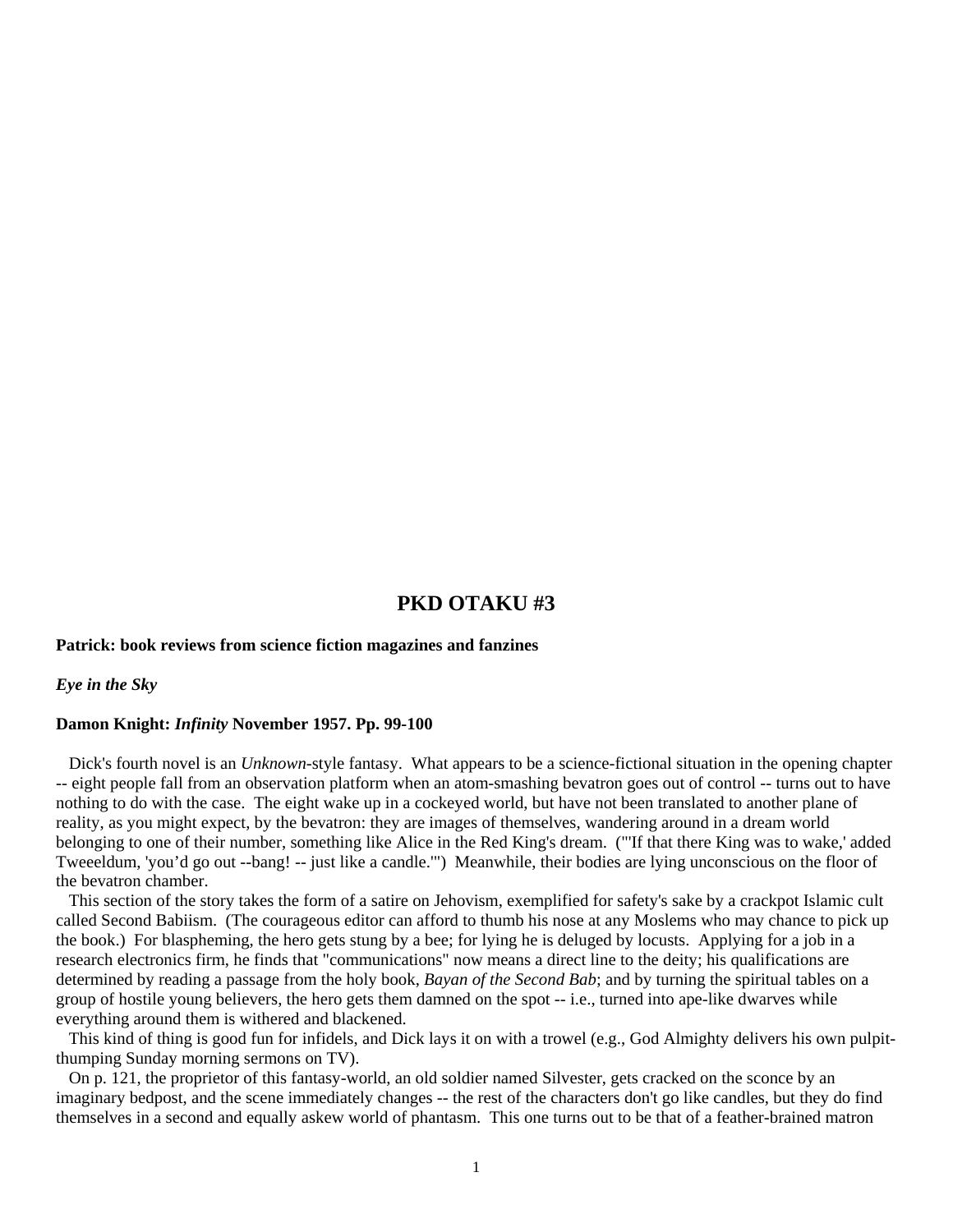named Mrs. Pritchet, who keeps deleting from it anything she feels in not quite nice -- beginning, of course, with sex; auto horns, rude traffic cops, and so on down to clouds, water and air. Having abolished everything, Mrs. Pritchet winks out and fantasy-world #3 is born.

 The book is divided in this way into four dream sections, with a prologue and an epilogue in the real world. At their best, the dream episodes almost achieve the chilling balance between reality and horror of Hubbard's *Fear*; but the pace is too rapid, the story thread too slight. Once the unreality of the action has been established, there is no real urgency in it; Dick has to keep on leaping agilely from one set of assumptions to the next, in order to sustain the reader's interest at all. The characters, who in any other Dick novel would have acquired substance from their background, are here like empty Jello molds.

 In the mundane section, Dick has something to say, but all too little time to say it, about the Negro in America, about security systems, Communists and liberals. Perhaps the deepest fault of the book is that, in the dream sections, it dodges such living issues to tilt at straw men: back-street cults, 19<sup>th</sup>-century prudery, paranoid maiden ladies, 1930 parlor pinkery.

### *Time Out of Joint*

#### **Frederick Pohl:** *Worlds of If* **November 1959, p. 98**

\_\_\_\_\_\_\_\_\_\_\_\_\_\_\_\_\_\_\_\_\_\_\_\_\_\_\_\_\_\_\_\_\_\_\_\_\_\_\_\_\_\_\_\_\_\_\_\_\_\_\_\_\_\_\_\_\_\_\_\_\_\_\_\_\_

 Philip K. Dick is an adventurous sort of byline for the science fiction reader, because he never knows what he will get. In Dick's first novel, *Solar Lottery*, which Ace has just reissued, he gave us a complicated and quite unsatisfying picture of an Earth governed by some sort of quiz-show device for selecting a ruler. It was perhaps even more complex than van Vogt. His newest book is *Time Out of Joint* (Lippincott) -- "oh cursed spite," says Hamlet, finishing the quotation, "that ever I was born to set it right." But Dick's hero does not set it right. He gets less use out of more power than any science fiction hero of recent years. This is a most uneven book. There is a masterful opening in which Dick supplies the reader, with skill and economy, just the right hints as to what the surprises will be. The there is some adroit weaving of the threads, and then… The book doesn't exactly end. It disintegrates. Lippincott, for reasons best known to Lippincott, has chosen to hide the fact this is science fiction by labeling it "A Novel of Menace." Well, so was *Moby Dick*. But *Time Out of Joint* is science fiction, all right, and fine of its kind in the first hundred-odd pages.

## *The Man Who Japed*

# **Larry T. Shaw & Irwin Stein:** *Infinity* **April 1957, p.p. 96-97**

\_\_\_\_\_\_\_\_\_\_\_\_\_\_\_\_\_\_\_\_\_\_\_\_\_\_\_\_\_\_\_\_\_\_\_\_\_\_\_\_\_\_\_\_\_\_\_\_\_\_\_\_\_\_\_\_\_\_

*The Man Who Japed* by Philip K. Dick and *The Space Born* by E. C. Tubb appear back to back in an Ace Double book. If we were slightly more ignorant about the editorial method, we might attribute this to a deliberate effort to produce a paradigm of the current status of the science-fiction novel. Briefly characterized: the novels are: Dick -- an interesting, almost spectacular failure; Tubb -- a competent, thoroughly readable, and thoroughly unexciting success.

 As is required of the spectacular, *The Man Who Japed* generates great excitement, throwing off sparks in the form of new (or new-looking) concepts in all directions. A genuine act of creation takes place, with the reader's co-operation. The humorless world of Morec, well-articulated, believable, deadly, comes into being and the protagonist is set into motion, dancing to the culture's tune.

 And here, probably, is where the failure lies. The culture itself is so well made, that the cross currents working against the dominant personality fail to convince. They seem like rational constructs as opposed to emotional experiences. As is so often the case, Alan Lindsey works within the culture, yet in opposition to it. How he alone, of all Morec citizens develops an aberrant personality is not sufficiently explained to be convincing. Dick was undoubtedly aware of this failing, and tries, through several scenes involving disaffected teen-agers, to make amends. But these are never more than patches on the surface of the fabric.

 The climax too, seems manufactured by the plot necessities, rather than by the fabric of the narrative. It is, in its own way, exciting, even dazzling -- and totally lacking in conviction, either to the reader or, one suspects, writer. One must blame the exigencies of the time and space.

As a whole, however, the book is well worth reading.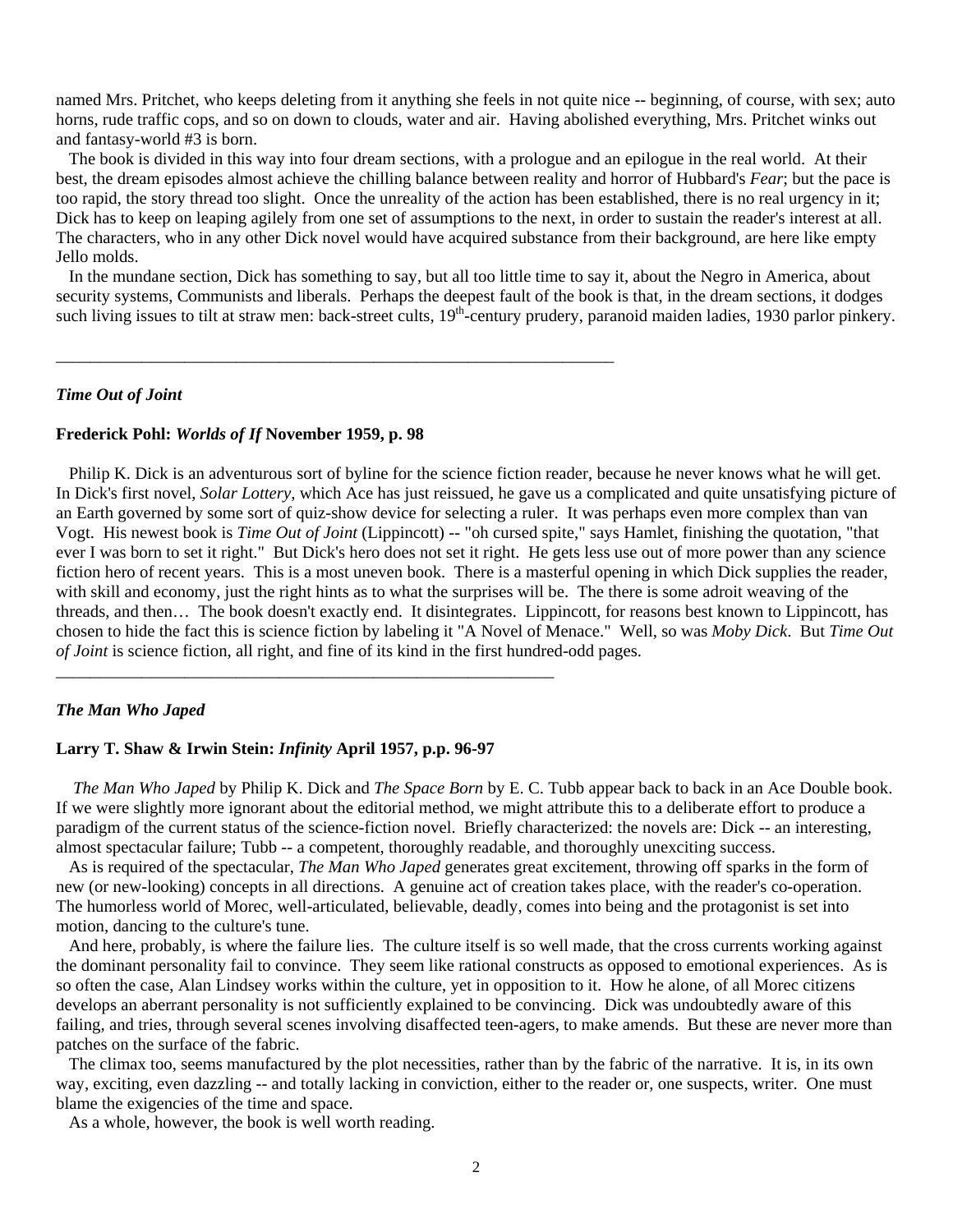## *Dr. Futurity*

# **Frederik Pohl:** *Worlds of If* **July 1960, pp. 104-05**

John Brunner's *Slavers of Space* and Philip K. Dick's *Dr. Futurity* combine in an Ace Double volume of not quite total merit…. After some satisfactory adventures, though, Brunner's invention deserts him and the story takes a "surprise" twist which we cannot approve (as flimsy) and may not discuss (as giving away the payoff).

An analogous fault mars Philip K. Dick's equally inventive *Dr. Futurity*. A 21<sup>st</sup> century doctor is snatched by a time machine into a still farther future, the death-loving world of the year 2405, where his healing skill is considered a foul perversion, and he is at once trapped into a complicated net of underground activities.

 The death-lovers have been constructed with attention to those corroborative details which give artistic versimilitude, and thus Dick's narrative is neither bald nor unconvincing. It is quite convincing. It is even hairy. What flaws the story is a really excessive troweling-on of time paradoxes, so that most everybody turns out to be almost anybody else…. In mediocre stories neither of these endings would do great harm; but the bulk of these works is very far above mediocre.

#### **Damon Knight:** *The Magazine of Fantasy and Science Fiction* **June 1960, p. 86**

\_\_\_\_\_\_\_\_\_\_\_\_\_\_\_\_\_\_\_\_\_\_\_\_\_\_\_\_\_\_\_\_\_\_\_\_\_\_\_\_\_\_\_\_\_\_\_\_\_\_\_\_\_\_\_\_\_\_\_\_\_\_\_

DR. FUTURITY (Ace, 35 cents) is another of Philip K. Dick's curiously intense and murky nightmares. This one uses the familiar gambit of the modern man transported to a future world, and makes him a medical doctor, charged with saving a man's life, in a eugenic society which views life-saving not only as criminal but as a moral offense.

 The story is even less plausible than usual; for instance, Dr. Parsons has barely had time to identify the language of the future as a synthetic blend of English, German and Latin, before we find him speaking and understanding such sentences as, "The only complexion of your type, in my experience, is the result of a highly contagious plague." Ignoring such lapses, and Dick's frequent stylistic howlers, is worth your while; Dick's plots may be jerry-built, but his visions of horror are authentic. He has a gift for making his stock backgrounds look lived-in (as when Parsons finds a cigarette butt smoldering on the control panel of a deserted spaceship); he also has the ability, almost alone among s.f. writers, to make the politics of his future world sound like more than perfunctory pieties. Banal though it is at times ("Good God, he thought, I'm lost in space and I'm lost in time. In both dimensions'), this novel has moments of unexpected vividness and power. As usual (Mr. Amis please note) Dick has a needle sharpened for our own society: "'By denying such a powerful reality [as death], you undermined the rational basis of your world. You had no way to cope with war and famine and overpopulation because you couldn't bring yourself to discuss then.'"

#### *The Three Stigmata of Palmer Eldrich*

# **P. Schuyler Miller:** *Analog* **August 1965, pp. 152-53**

\_\_\_\_\_\_\_\_\_\_\_\_\_\_\_\_\_\_\_\_\_\_\_\_\_\_\_\_\_\_\_\_\_\_\_\_\_\_\_\_\_\_\_\_\_\_\_\_\_\_\_\_\_\_\_\_\_\_

\_\_\_\_\_\_\_\_\_\_\_\_\_\_\_\_\_\_\_\_\_\_\_\_\_\_\_\_\_\_\_\_\_\_\_\_\_\_\_\_\_\_\_\_\_\_\_\_\_\_\_\_\_\_\_\_\_\_\_\_\_\_

 An author can't come up with a "Man In the High Castle" every time, but in this case Philip K. Dick certainly didn't try. This time he's standing in for A. E. Van Vogt, or maybe for a Pohl-Van Vogt collaboration. The result is wild, zany, and lively, but not very memorable.

 Today's "Barbie" dolls are obviously the inspiration for Perky Pat Layouts, around which the story wheels and whirls. With a little aid from a nice habit-forming drug, peddled *sub rosa* by P.P.E. along with the minutely detailed Perky Pat layouts, the bored people of the overcrowded future live it up by imagining themselves into the surrogate world they have built up. As with model railroaders and their hobby, there is no limit to the details with which the sets can be constructed; a goodly chunk of the economy hangs on it, and on the planets, to which segments of the overpopulated Earth are shipped to molder after being "drafted," these installations are all the life worth living.

 Then a wheeler-dealer comes back from Alpha Centauri with a more potent drug and layouts of a more perplexingly entrapping type, and the plot starts to get tangled. Is the mysterious Palmer Eldrich the villain of the piece or the hero. In fact, just what is going on from moment to moment? The only way you'll ever find out is by reading the book, and you may be confused then.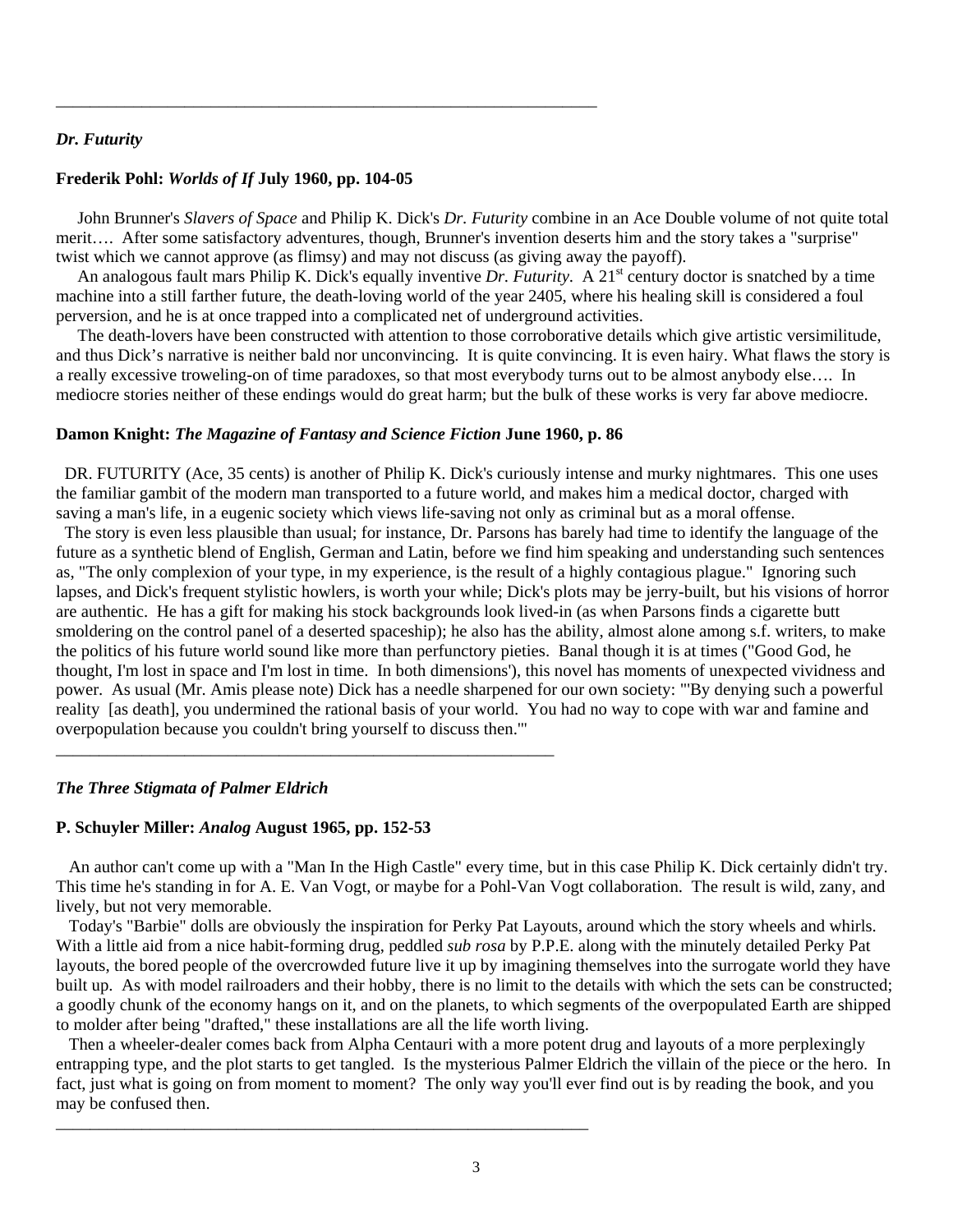## *The Crack In Space / The Zap Gun / Counter-Clock World*

## **Judith Merril:** *The Fantasy & Science Fiction November 1967, pp. 32-35*

 Philip K. Dick is admired, if anything, even more by Old Thing adherents than by TNT people. Yet he is virtually the only established American s-f writer who demonstrates a consistent awareness of the facts of life in this country today.

 Perhaps because his work is so colorful -- and sometimes so garbled -- Dick does not seem to be as highly regarded for the acuteness of his political/sociological observations and projections as he deserves: this in spite of the fact that THE MAN IN THE HIGH CASTLE is generally considered (on both sides of the THING fence) to be his best book, and it is the one with the least pyrotechnics and the most fully-developed socio-economic extrapolation. Since then, his work has been, in general, more flamboyant but also more complex in concepts; more ambitious in scope, but seldom as fully realized.

 The three recent novels under discussion here -- THE CRACK IN SPACE, THE ZAP GUN, and COUNTER-CLOCK WORLD -- are all somewhat more restrained and less infuriatingly *disconnected* than most of the interim work (notably last year's NOW WAIT FOR NEXT YEAR -- and the elusive quality of something-extra, a note quite graspable *plus*, which pervaded NEXT YEAR and PALMER ELDRICH, is (if somewhat modified) beginning to be more comprehensible.

 That is to say, I think I have at last discovered what it is that at once delights and annoys me in the particular kind of *brightness* characteristic of Dick's works of the last five years or so -- and it has to do with appropriation of a very specialized and very contemporary aspect of pop art: an approach probably excellently well suited to his content -- and incidentally, but irrelevantly, extremely irritating to me.

 Pause for story identification: ZAP GUN is the Romeo-and-Juliet story of Lars Powderly, weapons fashion designer for Westbloc, and Lilo Topchev, his opposite number in Peep East, set against a fascinatingly postulated near-future of intensely controlled economy, in which the two great powers maintain stability by the conduct of a false war, fought in mock-up on tabletops, while the "commodities" on the UN-W Natsec Board think up ways to adapt the weapon designs to practical civilian use. COUNTER-CLOCK WORLD contains one of the very few future-projections of the present Black Power movement in which there is any genuine comprehension of the issues, motivations, and directions of today's "insurrection," along with further comments on our anticulture, and some cogent asides on the character of contemporary matrimony -- all thrown into a really unbelievably banal plot set in an amusing, sometimes-satiric, lightly-scatological reverse time fantasy, whose burlesque-and-bathos effects almost neutralize the political concepts completely. CRACK IN SPACE uses abortions and human deep-freezing, a pleasure-satellite run by a two-headed mutant, and lots of fast action to veil a meaty account of economic and race issues in an election campaign.

 In all three books, Dick makes use of every available color-and-motion effect -- as well as his innate magnificent sense of timing -- to create a spell-binding effect which carries the reader easily through the countless *non sequiturs* and logicgaps of his plots. In every case, it takes aliens or supermen to get things resolved. The characters, going through a series of disconnected but (each time) briefly convincing motions and emotions, seem to be painted entirely in primary colors --

 And it was that thought that the flash of insight came to me. Phil Dick is not writing novels, but comic-strip continuity - - and when you chew on that thought a bit (even if, like me, your have trouble swallowing it) you may recognize that it is *not* a Bad Thing, after all. Dick is writing what the British critics like to call a "novel of ideas" rather than a "novel of manners." It doesn't matter what sort of nonsense he makes use of, to carry his concepts -- as long as he can hold the reader, and as long as the idea-cargo itself comes through intact. He may offend my sense of fitness -- but I learned to read out of Victorian novels. My children learned mostly out of comic books, and the public school adaptation of comics known to the Ed Biz as Visual Aids.

# *Do Androids Dream of Electric Sheep?*

# **Judith Merril:** *The Magazine of Fantasy and Science Fiction* **August 1968, pp. 22-23**

\_\_\_\_\_\_\_\_\_\_\_\_\_\_\_\_\_\_\_\_\_\_\_\_\_\_\_\_\_\_\_\_\_\_\_\_\_\_\_\_\_\_\_\_\_\_\_\_\_\_\_\_\_\_\_\_\_\_\_\_\_\_\_\_

 DO ANDROIDS DREAM OF ELECTRIC SHEEP? Does not suffer from any of the assortment of novelistic shortcomings which qualify my admiration for the other three books: Dick has apparently worked his way through to a methodology that gives him much more control, and makes his ideas much more accessible to the reader. IN a review of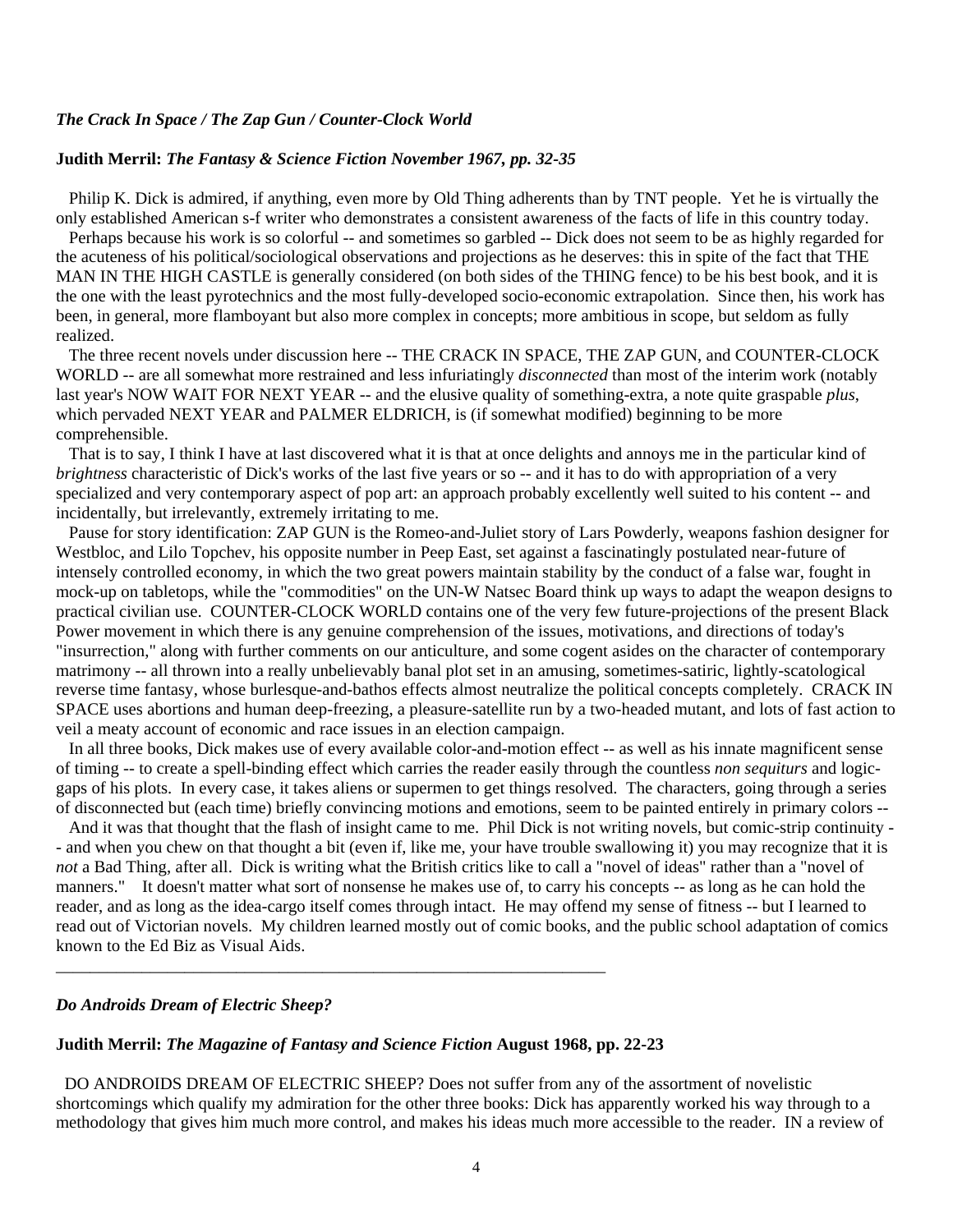his some months ago, I compared his techniques to those of the comic strip, and I understand there were readers who took this as denigration. If it seemed so, it was probably because the comic strip itself is simply not a congenial form to me: I don't like the flat bright colors, and stylized images. But I recognize that in this particularity I am stranded almost alone on the far side of a generation gap (with people twice my age, since it is my own generation that first took the comic book to heart) -- and it has never stopped me from *reading* (well, some) comics, or from recognizing the value of the form as a message-medium.

 In any case, I have read, I think, every one of Dick's books from cover to cover, even when he infuriated, or baffled me (as for a while he was doing regularly): at the least there was always the same sort of thing I found in the Aldiss novel - flashes of awareness of a concept entirely outside my own bag, and not successfully communicated, to me, by the author - - but clearly worth reaching for, and coming back to.

Whether I have acquired skill at reading Dick, or he has, as it seems to me, begun to organize his material more successfully, this time I experienced none of the jump-frame confusion I have suffered from in the past. This is a rich book, which deals with aspects of the whole range of conflicts, dualities, dichotomies, and interchanges approached in all three of the others described here -- and is nothing like any of them. Some of the elements will be familiar to regular readers of Dick's; others are new. This is a world of falling population and sublethal fallout dust, of Wilbur Mercer and the black empathy box, of religious devotion to living animals and merciless extermination of androids, of "specials" and bounty hunters, mood consoles and the inescapable Buster Friendly. Every one of these things is meaningful in context, and the context is constructed to contain all the meanings and multiply them.

 Perhaps the best thing I can say is that there were still some ideas I'm not sure I know whether I liked, or agreed with, or fully understood -- but I assume I will see them from some other angle the next time around.

*And* I can say with some certainty that the Happy Ending is *supposed* to make you weep.

## **P. Schuyler Miller:** *Analog* **September 1968, p171**

 "Ex Africa…" the Romans said. "Ex Dick," we should say. The rest is the same: "always something new." He simply does not repeat himself.

 This time we are in a future in which the world is so nearly used up that mankind is escaping to the planets and stars. On Earth, those who can't escape are fighting against the threat of a real or fancied replacement by androids. Pets are status markers, even when they are mechanical. Occupied apartments are hovels, yet many buildings are abandoned to decay. It is a world of contrast and contradiction, in which we follow the fortunes of one Rick Decard bounty hunter.

 Eight androids have escaped from Mars and taken refuge on Earth. Two have been hunted down and killed. Decard sets out to get the other six. He must kill or be killed; the androids are as ruthless as he. He is harassed by the need to replace his mechanical sheep with a live pet, if only a spider. He is tempted by an android woman who has offered to help him. And interwoven with the whole intricate web is the empathic cult if Mercerism, whose devotees can link themselves electronically with their martyred teacher and share his suffering.

 It may take a couple of readings to make sure exactly what is happening to Decard, and why, and how the world got in the mess it's in by 1992. Try it.

#### **Richard E. Geis:** *Science Fiction Review* **no. 33 (October 1969), pp. 28-29**

This is at once a simple and a difficult book to review. Simple: it's about a future bounty hunter who is assigned to "retire" six renegade androids. Difficult: it is about identity, what makes a man human, entropy, reality, and the illusions we must have, the pathetic needs of the ego…on and on.

 Philip K. Dick has mastered his tools. He is now verging on artistry in his novels. I think sometimes he plays with the reader. Dick pounces in the opening paragraphs, gets a hold on the reader's attention and interest, and leads him into scenes that demand thought, self-examination, analysis…then into confusion…then into reality that seems on one page to be solid, and on another page to be quicksand.

 Rick Deckard and his wife Iran are not happily married. They live in a world of slow death from radioactive dust that hides the sun in a haze. A world war is past and mankind faces extinction. Most animal and insect life is gone, life is sacred, and the status of a man or a corporation is in the possession of an animal or animals…alive…and not fake-electric imitations that hopefully fool the neighbors.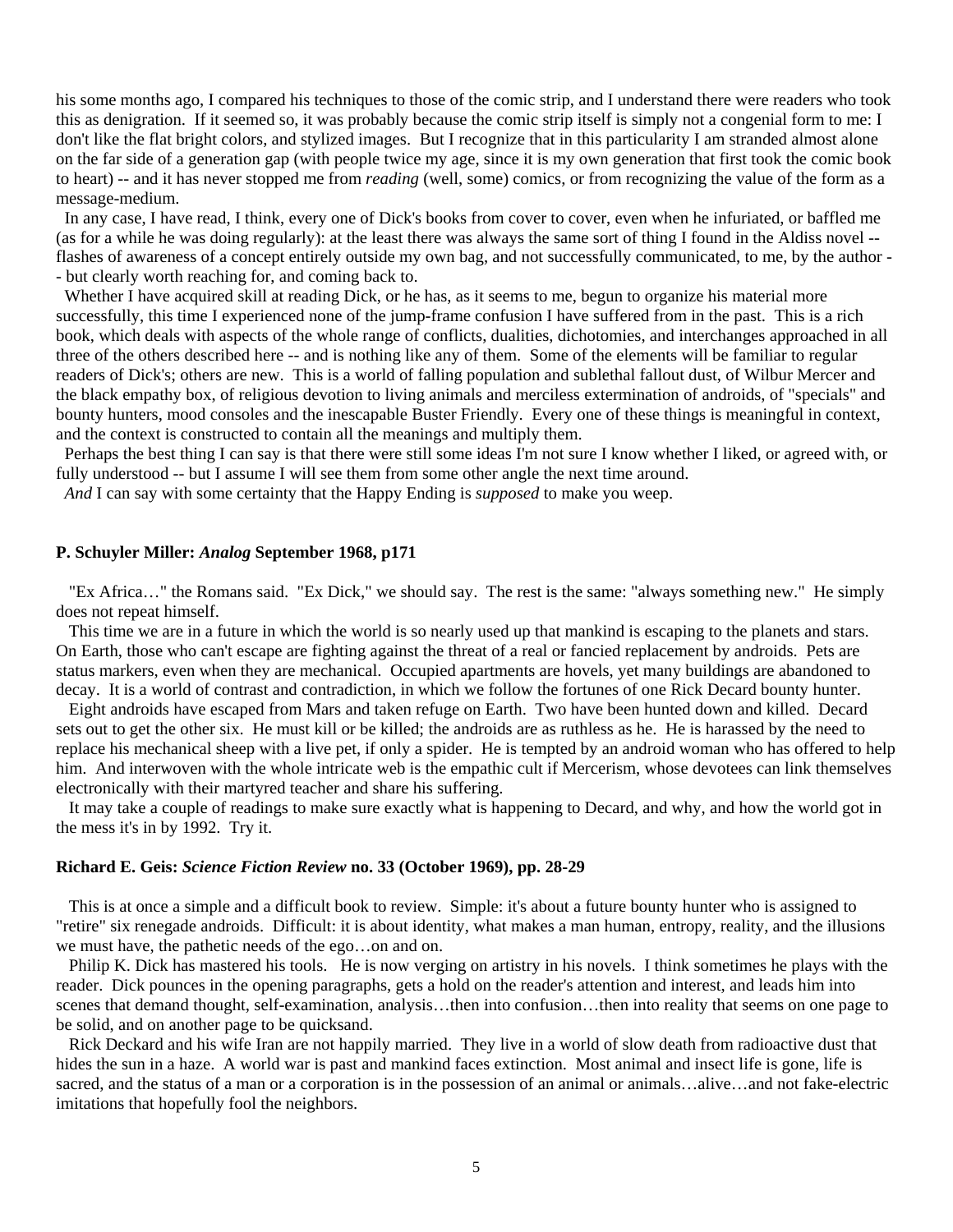Deckard and his wife live in an apartment in which the three most important items are a Penfield mood organ, a religious "empathy" device, and a television set.

 The first three pages of the book are tragic, pathetic and frightening as Dick savagely and satirically shows the emptiness and despondency of Iran Deckard's life and how she copes -- with the settings of the mood organ: 481 -- Awareness of the manifold possibilities open to me in the future; 888 -- The desire to watch TV no matter what's on it; 594 -- Pleased acknowledgement of husband's superior wisdom in all matters….

 They live in an apartment house only one-third occupied. The suburbs are falling into ruin, abandoned except for isolated mental defectives.

Rick must wear a lead codpiece to protect his genetic purity.

There are colonies on Mars which are marginal. People are urged to emigrate.

 Near-perfect androids are manufactured to work on Mars but they often rebel and kill their human masters, steal a spaceship and come to earth to "pass" as human. They have to be hunted and killed…not killed, retired.

 The androids have no feeling of empathy for each other, as humans do. The police scientists have a polygraph-type of test which can detect this lack of empathy. But the android manufacturers keep making improved models with better, smarter brains…

 One of the new Nexus 6 androids has succeeded n killing the San Francisco Police Department's senior bounty hunter. Rick Deckard is next in line for the job. He must find and kill six androids...

This book is multi-leveled, fascinating, baffling, suspenseful, always absorbing.

 Yet the loose ends bother me: it is not explained how the police know where all the androids are and what occupation the androids have adopted; how the empathy religion, Mercerism, works to crate the illusion of reality, and how a cut from a thrown stone in the Mercer trance is transformed into a real cut when the Mercerite releases the handles of the empathy box; how the dying culture and shrinking economy of the city can have so many small evidences of thriving "business-as-usual" life, including constructing new buildings when so many must be vacant; why spaceship theft is so easy for androids.

 There is in this Dick book, as in others of his, a vague feeling thathis worlds are stage set, thin papier-mâché, backdrops. Why would anyone plant an electric toad in the middle of a dessert near the Oregon border? Read the book and try to figure it out….

# \_\_\_\_\_\_\_\_\_\_\_\_\_\_\_\_\_\_\_\_\_\_\_\_\_\_\_\_\_\_\_\_\_\_\_\_\_\_\_\_\_\_\_\_\_\_\_\_\_\_\_\_\_\_\_\_\_\_\_\_\_\_\_\_\_\_\_\_\_\_

#### *UBIK*

# **P. Schuyler Miller:** *Analog* **October 1969, p. 174-75.**

 Philip K. Dick seems to be the Van Vogt of the "new" cycle of major science fiction writers. Like Van Vogt, he has done a few extremely good books -- "The Man in the High Castle" is his "Slan" -- and many others that are less memorable but not at all forgettable. Like Van Vogt, he has adopted the pattern of extreme wheels-within-wheels ploy complexity, in which nobody knows from page to page what is going on and who is on whose side. He usually resolves the tangle better than Van Vogt does, or did, but not in this case.

 In the beginning, we have a future industrial espionage yarn unfolding nicely but conventionally. Telepaths and other psi-talented people have an obvious value when it comes to reading trade secrets from people's minds, seeing through solid walls, and so on. Runciter Associates is a kind of counter-espionage organization whose employees can neutralize the psi fields of the spies. Several of the country's top telepaths have vanished, and Runciter is determined to find them. He thinks he has, when a team is hired for a neutralizing job on the Moon. They go there -- and are killed. But the story is just beginning.

 You have to read this yourself to untangle it, and I'm not sure you will then. I'm not at all sure I have. At first sight, Runciter was killed and the team members are under some kind of attack that destroys them one by one. But things happen that suggest they are dead or in some sort of fantastic limbo, where a live Runciter is trying to reach and rescue them. Time keeps shifting strangely and unpredictable. And there is the patent medicine called "Ubik," which seems able to arrest the change but changes itself.

Maybe I'm just not with it anymore. Call this the most psychedelic of Dick's books…or one that got away from him.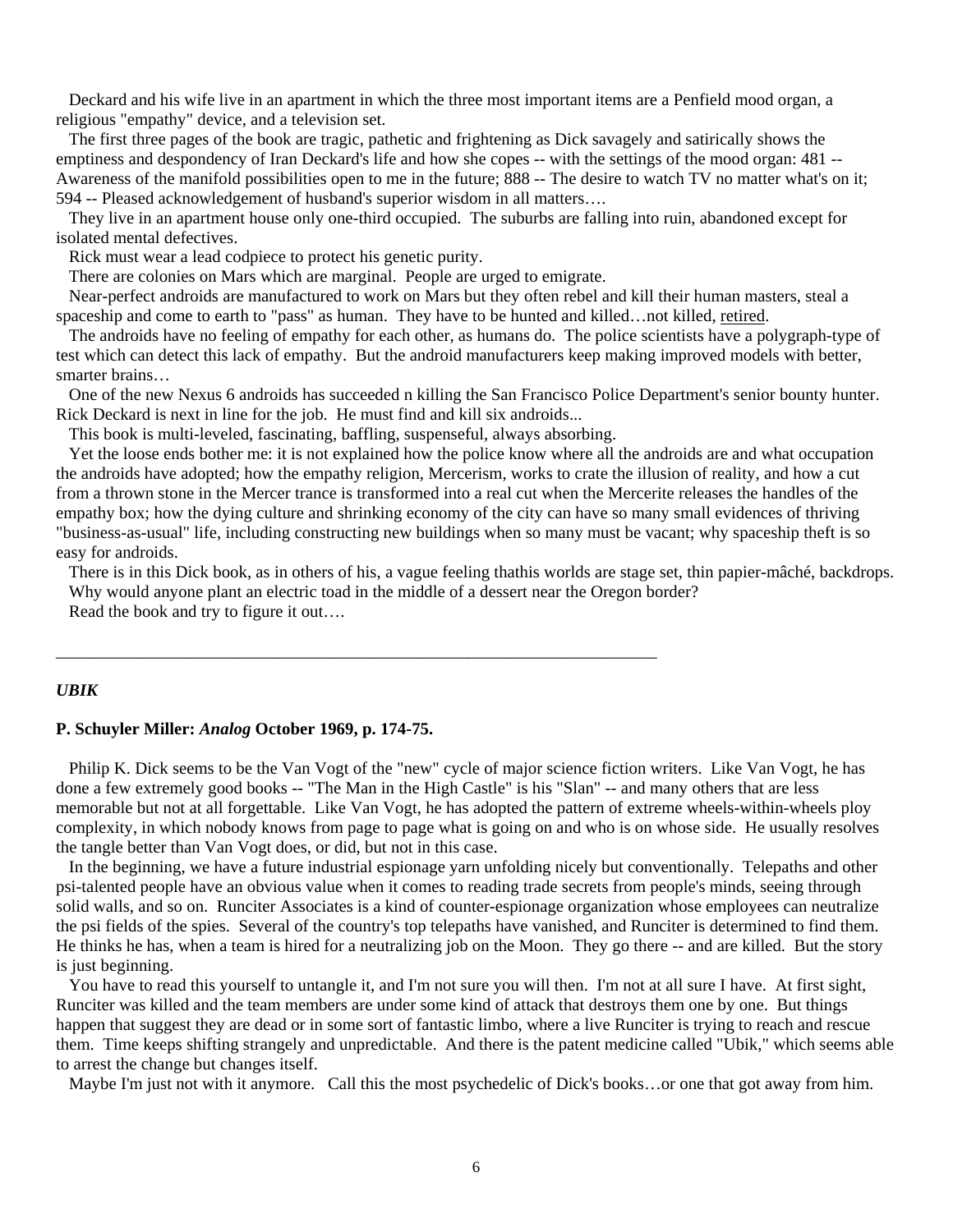## **Richard E. Geis:** *Science Fiction Review* **#32 (August 1969): p. 30.**

 This novel is one of THOSE…engrossing, unputdownable, fascinating, baffling. I haven't enjoyed a book so much in years

Here is Philip K. Dick manipulating reality again; this time in the world of half-life in the minds of people frozen soon after death. It is not a placid inner world, and not not placid for the reasons you might think.

There are psi elements, time regression elements, a psychotic entity which…

\_\_\_\_\_\_\_\_\_\_\_\_\_\_\_\_\_\_\_\_\_\_\_\_\_\_\_\_\_\_\_\_\_\_\_\_\_\_\_\_\_\_\_\_\_\_\_\_\_\_\_\_\_\_\_\_\_\_\_\_\_\_

 No, I won't give it away. The novel is a literary dance of the seven veils; as each puzzling veil falls more is understood, and then more; there are reversals, hints, and there is a brief sight of the golden truth, and deliberate teasing, and finally…finally…understanding is there naked --

-- and it goes poof in the last six paragraphs as Dick strikes again!

Ubik stands for ubiquitous, but that's no clue at all… or is it? The book defies plot encapsulation. Read it. Read it!

### *Our Friends from Frolix-8*

## **Jan M. Evers:** *Luna Monthly* **#24/25 (May/June 1971), p. 46**

 Dick has created a society based on new forms of men, Specials and Unusuals, who rule, or the Old Men. Unusuals are the next step in evolution so to speak, and have greater capacity for dealing with abstract concepts. Specials have special talents, such as telepathy. Old Men are plain ordinary humans, and are getting the short end of the stick. Alcohol is banned, with various tranquilizers taking its place. There are detention camps on Luna for malcontent Old Men who refuse to obey the superior New Men. Into this steps Provoni, intent on helping Old Men get their chance too, even if this means bringing help -- help from a far off planet.

 This book has more logic and cohesion than most of Dick's work. The plot is well structured. He does a lot of scene and point-of-view shifting, as usual, but it's easier to follow. The sense of continuous reality is better. This is less trippy, more down to earth, yet with many far-out ideas. This is a readable and entertaining book.

#### *The Maze of Death*

#### **David C. Paskow:** *Luna Monthly* **#26/27 (July/August 1971), p. [?]**

\_\_\_\_\_\_\_\_\_\_\_\_\_\_\_\_\_\_\_\_\_\_\_\_\_\_\_\_\_\_\_\_\_\_\_\_\_\_\_\_\_\_\_\_\_\_\_\_\_\_\_\_\_\_\_\_\_\_\_\_

\_\_\_\_\_\_\_\_\_\_\_\_\_\_\_\_\_\_\_\_\_\_\_\_\_\_\_\_\_\_\_\_\_\_\_\_\_\_\_\_\_\_\_\_\_\_\_\_\_\_\_\_\_\_\_\_\_\_\_\_\_\_\_\_

 Delmark-O is the location for a colony of Earth people but, after the assemblage is met, communications are terminated and, in much the same manner of the people in Agatha Christie's "Ten Little Indians," people begin to die, murdered by assailant or assailants unknown. A psychosis seems to have taken hold in the colony; not knowing why they have been selected or what purpose lies behind the colony itself, fear and distrust fills an already tense atmosphere.

 Philip K. Dick has mixed weird personalities, sex, drugs and religion (once again) and produced an irritating, frustrating, highly entertaining, almost impossible to put down novel (once again). This won't be classed as an IMPORTANT Dick novel, but it should be read (and bought, in paperback).

#### *Flow My Tears, The Policeman Said*

#### **Paul Walker:** *Luna Monthly* **#51 (Spring 1974), p. 13**

 I could not read Philip K. Dick's new novel, *Flow My Tears, The Policeman Said* either. I never thought I could say that about anything by Philip K. Dick, but I found the first sixty pages of the novel dated, pretentious, and boring. Of course, I should have seen it coming: since, I believe, *The Three Stigmata of Palmer Eldrich*, it was evident Dick was losing his sense of humor; that unique and peculiar irony of his, that sense of cosmic comedy that made his dark visions so entertaining at the same time they were scaring the daylights out of me. The visions have become more psychotic, their consequences nastier, his sociology bitter and cynical, until now I find his books very ugly, ridden with despair and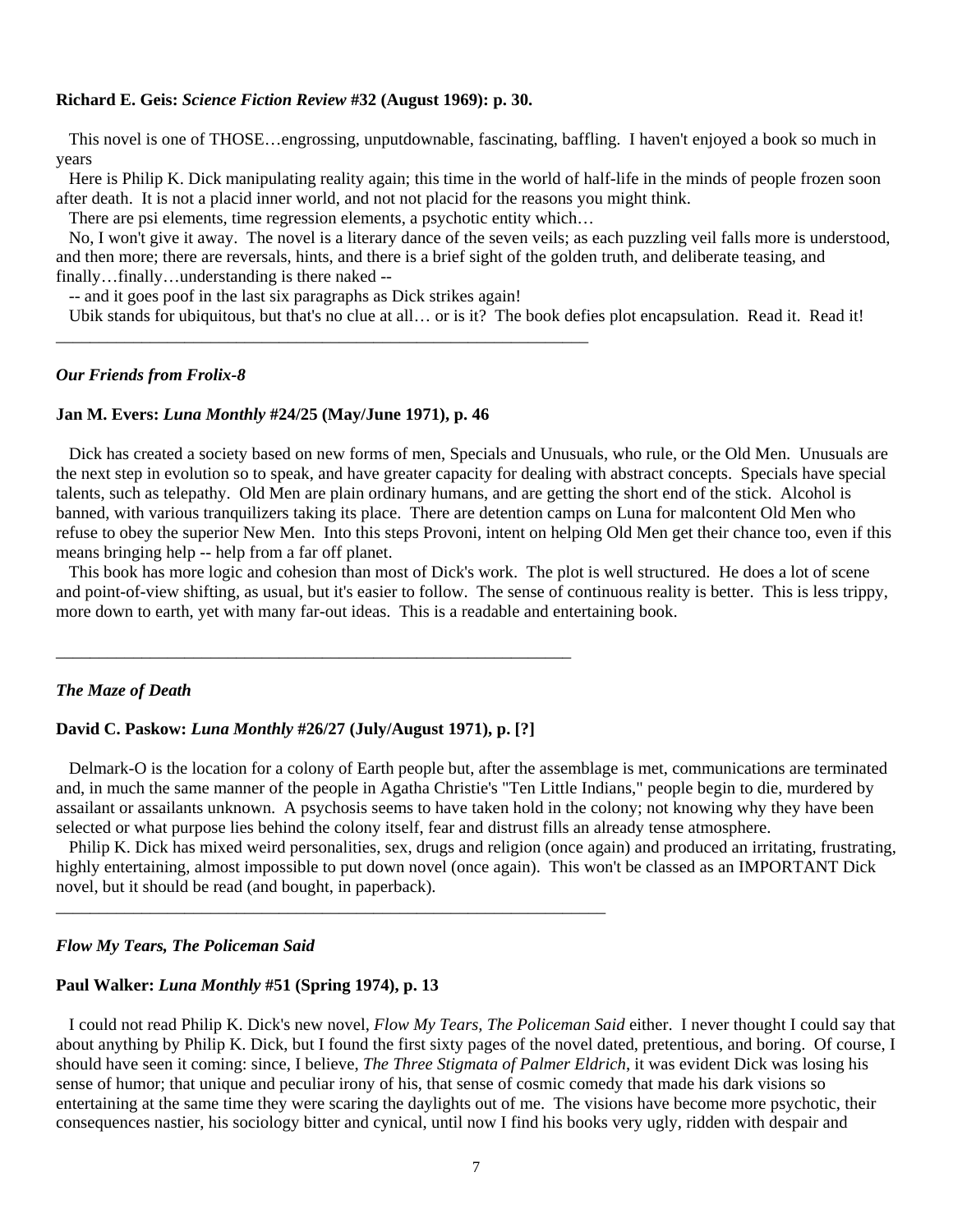spiteful feelings. *Flow My Tears* is a sixties novel full of juvenile paranoia, of spite and hate against society, and a most unpleasant novel to read. It is the story of a famous TV personality who is equally famous as a lady's man. One night, on the verge of "getting away from it all" with his girlfriend, he is almost murdered by a former sweetheart, and wakes the next morning to find his 'identity' gone; that is, his ID cards, his show, any memory his friends or associates had of him; he cannot even verify the date of his birth. And in his near-future world in which blacks have almost been exterminated, and students live in underground colleges, and the 'pols' and the 'nats' patrol the surface, jailing anyone without the proper papers in forced labor camps, Dick's protagonist is completely at the mercy of his time. How he survives and attempts to re-establish his identity is the story as far as I could bear it.

 Aside from the paranoid social background, the story moves at a snail's pace, with talk-talk-talk. If it got better halfway through, I could not care less. To me the most important part of a book is the first third: if a novel does not engage the reader's attention and sympathies by then, the writer does not deserve a second chance; and Dick so thoroughly alienated me I am not even curious how it all came out.

#### **P. Schuyler Mller:** *Analog* **December 1974 pp. 167-68**

Here is Philip K. Dick making like A.E. van Vogt of the "Null A" days, and doing it very well.

 Jason Taverner, star of one of 1988's top TV shows, goes to the hospital after a cast-off starlet has attacked him with an ordinarily deadly Callisto cuddle-sponge -- and wakes up in a fleabag hotel, stripped of every bit of identification but with a wad of money in his pocket. Little by little he finds that he doesn't exist. Nobody has heard of him or his show. His friends have never seen him. There are no records of his birth or life in the files of one of the nastiest police states you could ever ask to see. He uses his money to buy a set of forged ID cards -- and is promptly betrayed to the police.

 Now the focus changes, and we see the Taverner enigma from the point of view of the police. There *can't* be a man in their world for whom there are no records. If some tremendously potent underground agency can extract every mention of a man from a nation's files, they want to find it and smash it -- fast, the way they would treat the "students' who burrow under the ruins of the old universities, or the unreliables who die in labor camps. But Taverner is helped to escape…and the nightmare begins.

 I admit I am still not sure just what KR-3, the police laboratories' multiple space inclusion drug, has done. Is the world where Taverner doesn't exist a hallucination of the poisoned TV star...or is his success a pipe dream of the nobody in the flophouse? What are the people who exist in both worlds, and how can they live mutually exclusive lives and shuttle back and forth between them? How can a woman become a skeleton in moments?

 I do not much like the book's Part Four, either. As if he were winding up a Victorian romance, Dick gives us a quick rundown on what happened to every major character and some minor ones. Poor Taverner, of course, has found the police state too much to buck -- or was he a hallucination too? You decide.

# **Joanna Russ:** *Fantasy & Science Fiction* **January 1975, pp. 14-16**

 John Brunner's *Total Eclipse* and Philip Dick's *Flow My Tears, the Policeman Said.* (sic) are hard to assess, since Mr. Brunner can no more be unintelligent than Mr. Dick can lose his feelings for the gritty, chancy irrelevancies of real life. But neither book coheres. *Eclipse* reads like the first draft of a fine novel John Brunner ought to write someday and *Tears*  like a beginning that could not find an end with the equivalent of, "He woke up and found it was all a dream." […]

 *Tears* (also Doubleday's) is non-coherent in the opposite way; Dick apparently starts with the overtones and lets them (when he is at his best, as in *Counter-Clock World*) produce their own, organically whole plot.\* *Tears* is best in its digressions and at its periphery and weakest at the center; the genetically special hero is a very unconvincing superman who in fact has only his charm (and perpetually bad judgement). The theme of finding out what life is like among the proles (i.e. losing your money and power) is God-awfully stale, nor does the author really care about it, and his attempt at the end -- I mean I *think* so -- to replace the hero's second reality by a third, only piles up inconsistencies and unanswered questions instead of attacking our very perceptions of reality. Some of the digressions are fine by any standards; for example the telepathic clerk in a cheap motel who says cheerfully, "I know this hotel isn't much, but we have no bugs. Once we had Martian sand fleas, but no more"; Monica Buff who is a compulsive shoplifter, with a big wicker bag she got in Baja California once, and who never wears shoes or washes her hair (she's only talked about!); Ruth Rae (something of a character herself) tells a marvelous story about the pet rabbit ("lipperty-lipperty) who wanted to be a cat; the agreeable Jesus-Freak cop who answers Ruth Rae's frightened, "I *hate* L.A." (she's being arrested) with an earnest, "So do I. But we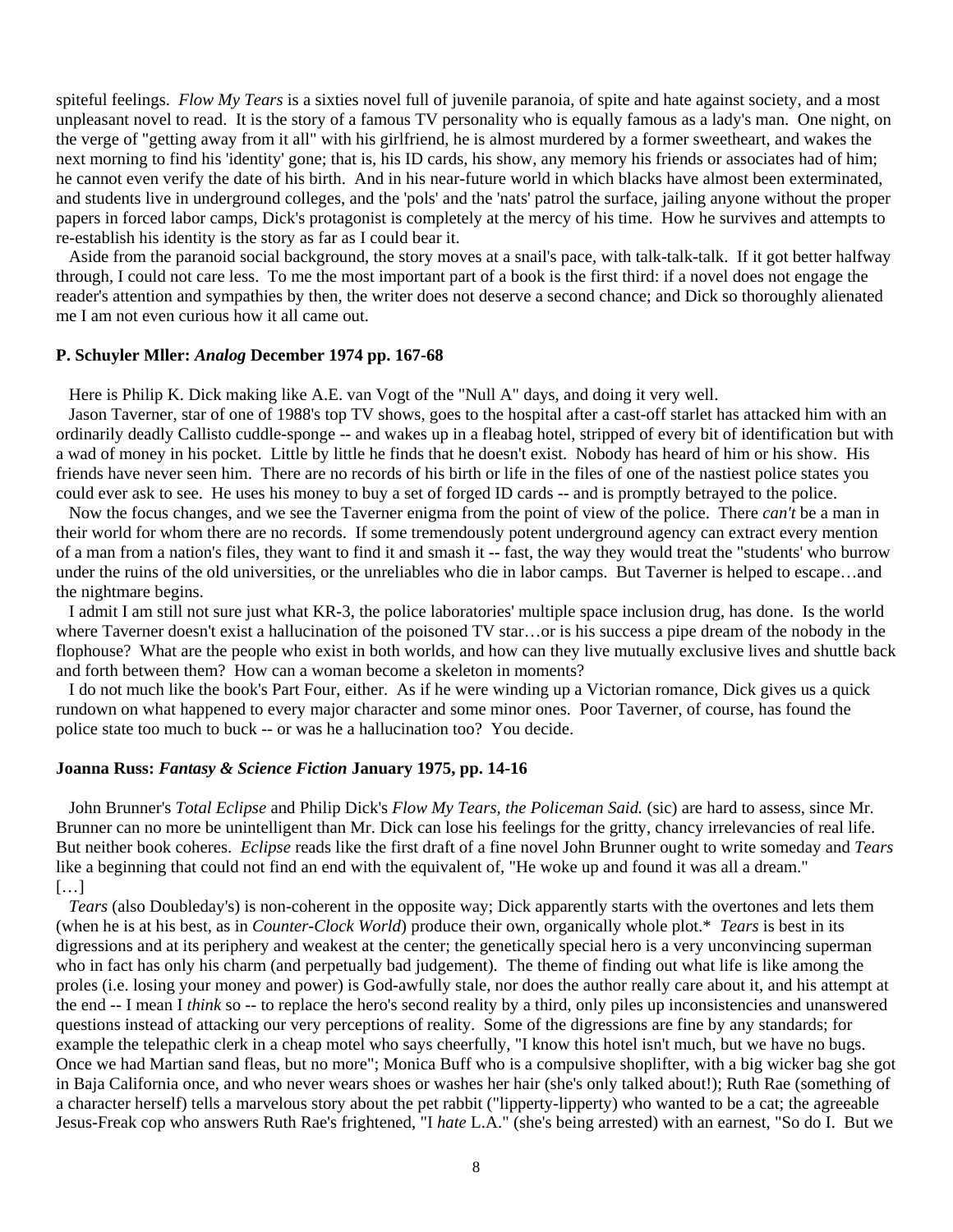must learn to live with it; it's there." The most brilliant charter in the book is a waif named Kathy, all innocence and psychotic emotional blackmail, who has violent temper tantrums in which she goes rigid and screams (she calls them "mystical trances") and who allows the author to render with frightening verisimilitude what happens when you try to tightrope-walk with a skillful, vicious, grown-up eight-month old. Unfortunately the book also has failures like Alys Buckman, who is a Lesbian *and* married to her brother *and* a drug freak *and* an unidentified "fetishist" (she wears tight pants, a leather shirt, hoop earnings, and a chain-link belt), *and* a sadist (her stiletto-heeled boots are hardly Lesbian), *and*  an electronic-sex addict *and* lobotomized in some way never clearly described, *and* a collector of "bondage" photos (another male specialty). IN short, she is pure *diabola ex machina*,a male fantasy of a macho, homosexual, leather S&M freak projected on to a woman.\*\* The Epilog is unfortunately like a cartoon *Punch* once printed: author-at-typewriter with the caption "The hell with it." Several shots rang out and they all fell dead. The End." In any other profession *Tears* would be called good, sometimes fascinating, example of overwork and the prolific author would be pensioned generously for several years in order to mellow and recuperate.

*\*Counter-Clock World* is built on the dichotomy of the Hobart Effect, i.e. the physical resurrection of the dead, and the deaths of almost everyone you care about in the book -- as a line of poetry (which is quoted more than once) says, "It is the lives, the lives, the lives that die."

\*\*John Rechy, a homosexual author, has a character very like this in one of his recent books and C.S. Lewis's Fairy Hardcastle in *That Hideous Strength* is another. If a woman can't be a lady, she automatically becomes Marlon Brando in "the Wild Ones." Pfeh. See other recent stories about hairy, muscled Women's Libbers (yeah) who smoke cigars (chomp) and cut up men (help!).

# **Cy Chauvin:** *Delap's F&SF Review* **July 1975, pp. 17-18**

 This is Philip K. Dick's first new novel in over three years (the hardcover edition was published last year by Doubleday). It deals with Dick's typical themes, but with enough apparent freshness for it to be nominated for a Hugo award this year as Best Novel.

 Jason Taverner, a tv star in the year 1988, wakes up and finds himself completely unknown. His friends find him a stranger, and no one recognizes him at all. More than that, he does not even legally exist -- there is no record of his birth in the central computer banks. The book details his struggles to come to terms with this situation.

 "I've lost the ability to tell what's good or bad, true or not true, anymore," says Taverner, in a statement that would make a fit epithet for the novel. Taverner is never sure who is for or against him, and as in all Dick's novels, **Flow My Tears, the Policeman Said** has strong elements of paranoia. Taverner himself is neither hero nor anti-hero, and while he attempts to solve his problem, it is not through his own efforts that he achieves success.

 The background is more sketchy than in most of Dick's novels, and lacks the clever details -- e.g., talking suitcases, selfpropelled shopping carts -- that are such a unique hallmark of his fiction. Dick's prose is not really much better than that of a middling journalist, but then it has rarely been more than work-a-day.

 The book's major flaw, however, lies in Dick's explanation of how Taverner woke up one morning without an identity. According to the author, he passed over into another universe that didn't previously exist, due to the effect of a drug on another character. "Taverner, like the rest of us, became another datum in your sister's percept system and got dragged across when she passed into an alternative construct of coordinates," one of the characters explains.

 Yet the attentive reader will certainly wonder how a drug taken by a single person can affect the minds of thirty million others (the total viewers of Taverner's tv show), or transport Taverner physically from a hospital to a dingy hotel room. I can see no possible way for a drug to alter the perceptions of anyone besides the user. If the drug had been sprayed into the air or water, or if Taverner had taken the drug himself, Dick's explanation might be sensible. As it stands, the book makes very little sense at all.

 Logic has never been one of Philip K. Dick's strengths, however, and his writing appears to have undergone little change during his three year absence.

\_\_\_\_\_\_\_\_\_\_\_\_\_\_\_\_\_\_\_\_\_\_\_\_\_\_\_\_\_\_\_\_\_\_\_\_\_\_\_\_\_\_\_\_\_\_\_\_\_\_\_\_\_\_\_\_\_\_\_\_\_\_\_\_\_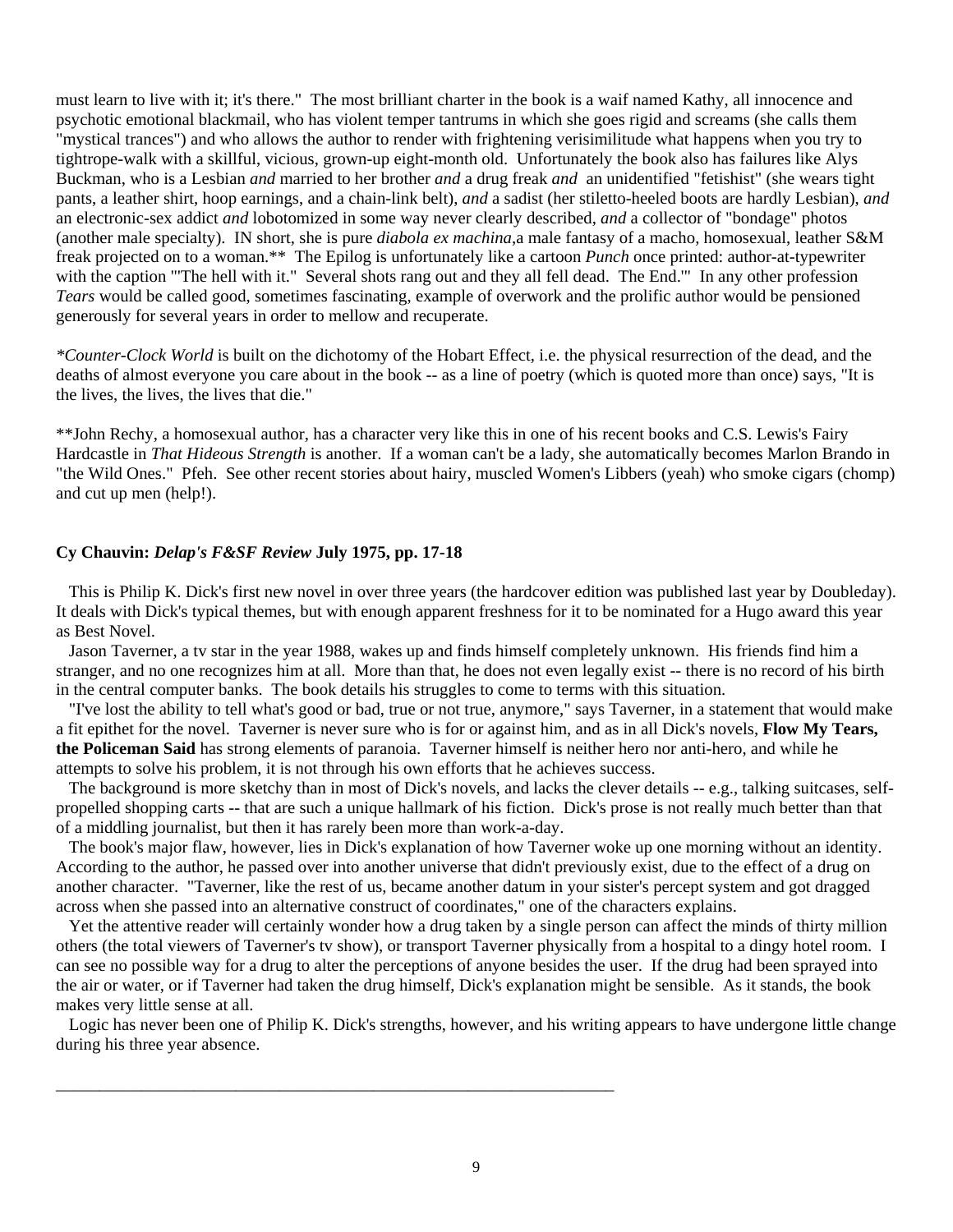## *Deus Irae*

## **Richard E, Geis:** *Science Fiction Review* **#19 (August 1976), pp. 19**

 DEUS IRAE, an ambitious collaboration by Philip K. Dick and Roger Zelazny (Doubleday, \$5.95), is…beyond me on the religious level, beyond the obvious ironic ending that shows the lies that buttress and often foundation the faiths of men live by. There is a great deal of comment, self-questioning, trotting out of believer/non-believer perspectives and psychology. There is erudition. On one level I'm respectful, and on another I mutter, "Christ, this sort of thing has been thrashed out again and again and again for eons. Why again? Why do these two heavy science fictional talents feel the need to restate the obvious, to retread this old, old tire?"

 I'll grant they do it very well, in the body of a fascinating pilgrimage by one Tibor McMaster, an armless, legless painter in the post-Smash world of extreme mutants and isolated small cities in North America. He is on a journey to fnd and photograph (for a church mural he is painting in Charlottesville, Utah) the face of the worshipped God of Wrath -- a still living man named Carleton Lufteufel, former head of ERDA, the man who gave the order to drop the Bombs….

 The still hanging-on Christain Church is interested in discrediting the ascendant God, and Tibor has a friend/enemy tracking him… There is a hunter out to find and kill the God… There are the strange mutants Tibor meets on the way… The Goulart-like robots and computers (time and shortages have addled their brains)…

 It should be noted that Tibor is travelling on a specially made cart pulled by a cow, and that he has powered mechanical arms.

 There is hope and redemption at the end, a spiritual upbeat, caused by…well, ambiguity raises its fuzzy head for me here. I was taken aback by the ghost of Lufteufel and by the fantasy science. The novel is science fiction only because of its label and its use of standard sf furniture. But sf has many corners, and why not one marked Spiritual SF? Robert Silverberg is not the only one who can write this variety.

 There are sections which show the hand of Phil Dick, and sections which betray the strong style of Roger Zelazny. (I particularly liked the satirical mutated human 'bugs' who worship their god named Veedoubleyou. There are many pranks like that.)

 I don't know if this is a good book or not. It's sure as hell different, and it kept me reading (with raised eyebrows, but with interest). It has something for everybody but the hard science types.

## **Joe Sanders:** *Delap's F& SF Review* **February 1977, pp. 17-18**

 A few years after World War III, the world is largely depopulated. The survivors, tormented by various war-spawned diseases and deformities, try to pull themselves into a livable social and persoanl order. One outcome of the war's traumas is the Sons of Wrath sect, which holds that a god who would permit such horror must be the God of Wrath rather than love. They worship the government scientist directly responsible for the horror weapons used in the war. One SOW church has commissioned Tibor McMasters, a limbless mural painter, to portray the angry god, but the church hierarchy insists he must seek out the scientist himself to use as a living model.

 This much of the novel, according to Ted White in *Algol* (Winter 1976), was written by Dick over ten years ago, then put aside. I can see why. The setting is graphically unpleasant; the characters are gropingly, earnestly real; the writing is straightforward but full of complex resources; it's pretty good Dick. But it doesn't seem to lead into immediate or easilyresolved action.

 Tibor McMasters is very reluctant to start on his pilgrimage, so he visits the local Christian minister, Dr. Abernathy, in search of council and a graceful way to abandon the search. So they talk. Pete Sands, a young Christian acolyte, takes drugs in search of Truth. He has a vision of God. They talk. Pete describes this experience to Dr. Abernathy; they talk about it. All of this is *good* talk, realistic-feeling conversation that presents the characters vividly and sets up striking ideological problems. However, it doesn't suggest that the problems can be solved by the razzle-dazzle burst of action and mysticism that actually concludes this book.

 To do justice to the opening of **Deus Irae** would have to be much longer, richer, more fully worked out novel. It would have to take Tibor (and others?) through the pilgrimage and show what he discovered, how it changed him. But this would have been extremely difficult to do, calling for a major effort of imagination and character exploration. Perhaps Dick felt unsure of the results, unsure it would be worth the investment of labor.

 The remainder of the story bears the mark of Zelazny's witty, impatient intelligence. The characters spend much less time talking; they act. Things happen fast, in terse snatches. Some of that is appropriate tot he fact that Tibor is traveling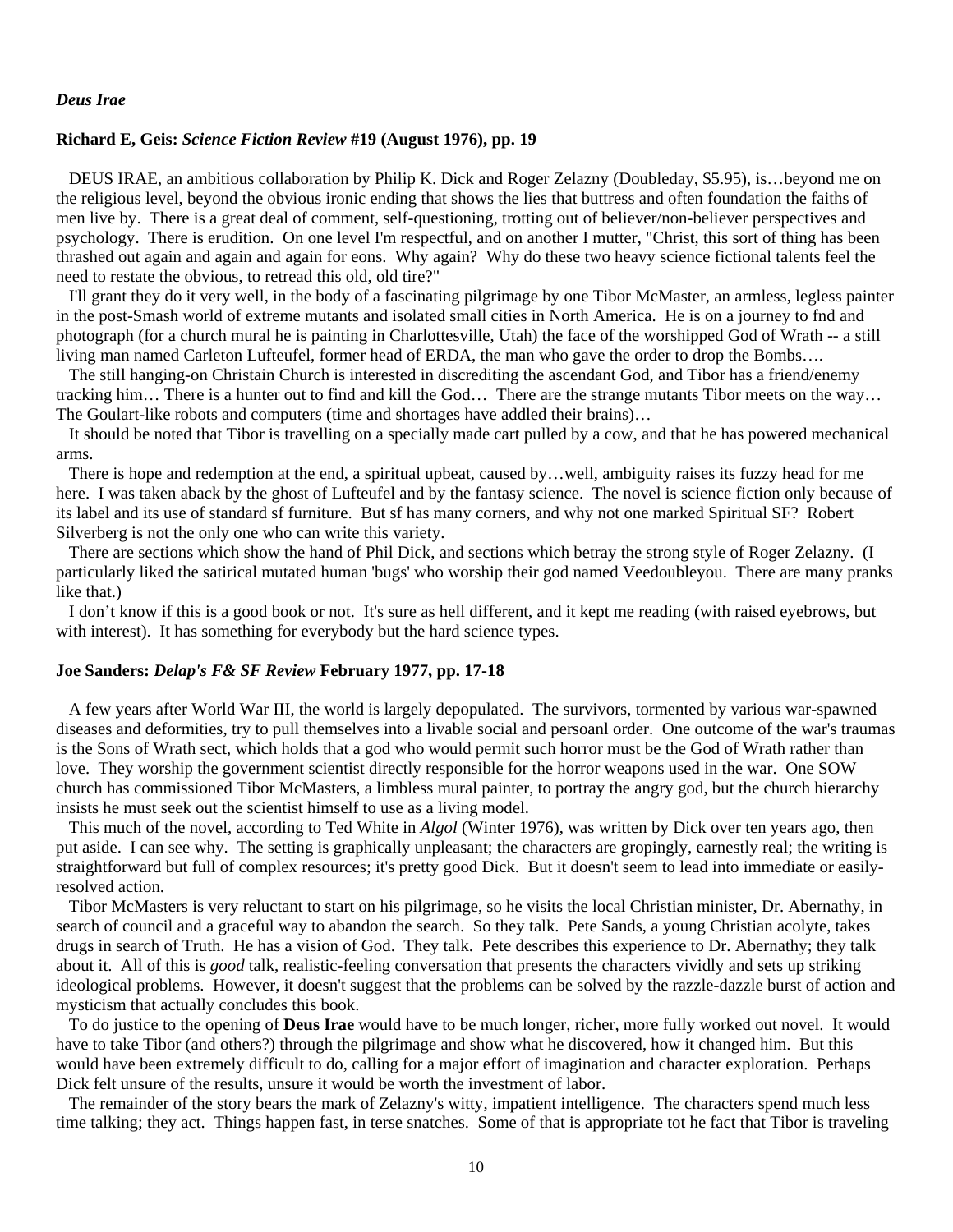on his pilgrimage, no longer confined in one place. And some of the inventions in the last part of the novel are fine: The Great C, a surviving computer that sends female extensors to prowl the ruins, looking for humans to drop into an acid vat; the mad Russian autofact that showers Pete with pogo sticks; the God of Wrath confronts the rats. These bits are quite striking. Zelanzy is extremely adept at creating situations in which action is more important than reflection, in which characters can work out their problems by decisive physical effort.

 But in **Deus Irae** the change of direction does mean that some vital thing gets lost. For one, too many characters from the book's opening are forgotten, and too many of those who remain seem over-simplified and manipulated. The recovery of spiritual health that ends the story seems forced and unsupported by the action. It's approximately as profound as, "If everyone would light one little candle, what a bright world this would be." And there is no psychological freshness that might have made such an assertion convincing.

 Too bad. This strange collaboration fights against itself, rather than permitting the writers' talents to complement each other. It's a novel to wish on: that Dick had finished the book with the same concentration he began it; or that Zelanzy had conceived the idea himself and shaped the plot to his skills. **Deus Irae** doesn't give either man the chance to really do well the things he can do best.

### *A Scanner Darkly*

# **Richard E, Geis:** *Science Fiction Review* **#20 (February 1977), p. 53**

\_\_\_\_\_\_\_\_\_\_\_\_\_\_\_\_\_\_\_\_\_\_\_\_\_\_\_\_\_\_\_\_\_\_\_\_\_\_\_\_\_\_\_\_\_\_\_\_\_\_\_\_\_\_\_\_\_\_\_

*\_\_\_\_\_\_\_\_\_\_\_\_\_\_\_\_\_\_\_\_\_\_\_\_\_\_\_\_\_\_\_\_\_\_\_\_\_\_\_\_\_\_\_\_\_\_\_\_\_\_\_\_\_\_\_\_\_\_\_\_\_\_\_\_\_\_* 

 "Philip K. Dick's A SCANNER DARKLY, issued by Doubleday at \$6.95, made more interesting because of what Phil had to say about the book in the SFR #19 interview. It's a well-written novel about drug addiction and the dealer/user/narc undrground"

 "And, it isn't science fiction, in a true sense; it's a translation. The 1986 time-frame, the Substance D drug, the advanced spy devices employed…these are not essential to the plot.

 "But it is a terrifying novel, Geis, in the subtle destructiveness of the drugs, in the self-destruction, and the horrible endjustifies-the-means plot of the Federal narcs.

 "Better believe it. Phil Dick was a "hero" of sorts to the sf fans who were into drugs, but this book will cool that ardor; he has seen too many friends turn into mental basket cases, and this book is his warning. It has elements of Kafka and Orwell. Recommended."

## *The Best of Philip K. Dick*

#### **Barry Malzberg:** *The Magazine of Fantasy and Science Fiction* **August 1978, pp. 32-33.**

 Philip K. Dick, in his Institute essay, talks about his basic theme being the intersection of dreams and reality with, perhaps, dreams being the successful extra point kick. Dick is a very significant writer, rightly regarded as the most important in the history of the genre, but his work in the last ten years has had the self-consciousness of someone paying too much attention to critics and too little to his inner voice. For what it is worth I don't think that Dick's theme was about levels of reality or the controlling aspects of dreams at all until he began to read the blurbs above his stories and fan magazine reviews. I think that Dick, in his creative prime, was really our first and best exponent of craziness.

 Science Fiction is a crazy form of literature – there is no reason why it should be otherwise, and it is impossible to do creative work of any kind in this genre unless one is at least in touch with one's potential for insanity – and Dick was the first modern writer within the genre to codify it, to give technological weight and heft to madness.

 And here, in *The Best of Philip K. Dick*, a good representative collection drawn more of a necessity from the first half of his career (like many of us Dick virtually stopped writing short stories after he found he could sell novels), are all these coins. "Imposter," whose protagonist turns out to unconsciously be the Alien Among Us; "Colony," in which paranoia becomes an entire planet which creates malevolent physical substitutes for those near and dear (I have had that feeling); "Oh, To Be A Blobel!" which, its artifacts stripped, is the ultimate science fiction story about marriage.

 There is the craziness, but there was in the early Phil Dick another theme which to the best of my knowledge has never been picked up on in criticism: Dick wrote painfully about near-future war and the integration of war into the social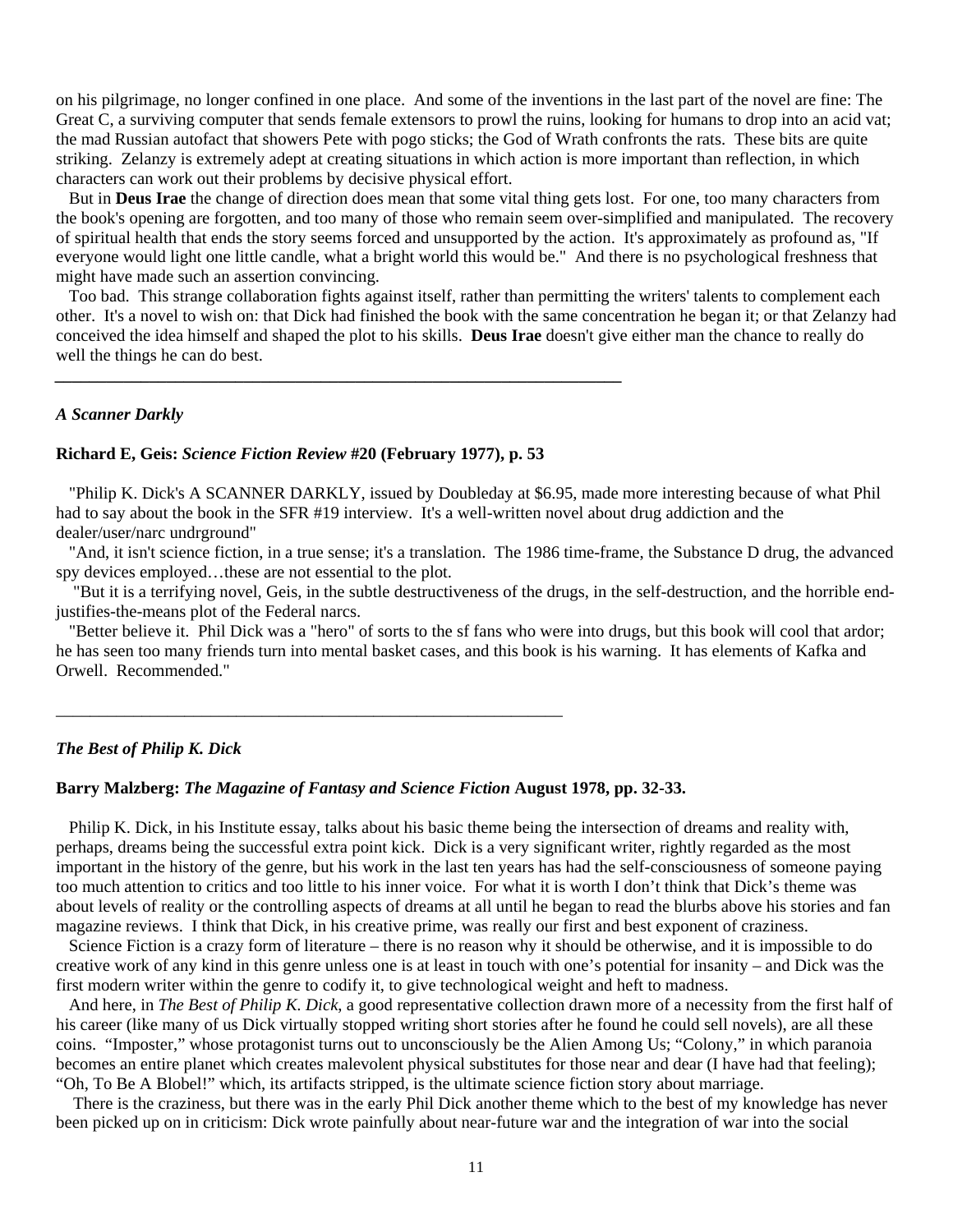system, and stories like "Foster You're Dead" showed more than a moderate amount of courage for their time, the dark center of the nineteen fifties. If craziness was his second grand theme, war was his first, and in 1966 came time travel… the most recent story in this book and the only short story Dick has published since 1974 is the brilliant paradox story "A Little Something For Us Tempunauts."

 Dick has begun to receive his due in recent years. His work is largely back in print, he has been called by a *Rolling Stone* reporter in a major profile "the best living science fiction writer," he is beginning to generate the kind of income and audience he has deserved since at least 1954 and *Solar Lottery*. I think there are limitations to this writer – for one thing what I once took to be stylistic clumsiness I now think came from the necessity to publish, in essence, first drafts – but even the limitations are to be celebrated. He has been a science fiction writer for a quarter of a century and has never, to the best of my knowledge, published a single story out of cynicism or contempt. Ears and a half tail at least.

# *The Golden Man*

#### **Thomas Disch:** *Fantasy & Science Fiction* **July 1980, pp. 46-48**

 On some days of the week Philip K. Dick is my favorite science fiction writer, but while I'm in the witness box and under oath I must say that when *he* is bad he, too, is horrid. *The Golden Man* is not without A+ offerings, and no serious reader should flinch from the categorical imperative of buying it: fifteen heretofore uncollected stories spanning the years from 1953 to 1974, with an introduction and notes by the author -- a First Edition, in fact for only \$2.25. However: a lot of the fowl in this book are turkeys. As such, they have a baleful fascination for us loyalists, who must ask ourselves how the germs of Dick's greatness can be discerned in, Lord help us, *this*.

 An instance of *this*, from "the Last of the Masters (1954), a hyperkinetic foray into hairy-chested-style hugger-mugger. Here is the tail-end of its action-packet denouement:

 Tolby was heavier. But he was exhausted. He had crawled hours, beat his way through the mountains, walked endlessly. He was at the end of his strength. The car wreck, the days of walking. Green was in perfect shape. His wiry, agile body twisted away. His hands came up. Fingers dug into Tolby's windpipe; he kicked the youth in the groin. Green staggered back, convulsed and bent over with pain. "All right," Green gasped, face ugly and dark. His hand fumbled with his pistol. The barrel came up.

Half of Green's head dissolved. His hands opened and his gun fell to the floor.

If that isn't bogus machismo, John Wayne never had cancer. But I suppose we all look silly, we pulp writers of long, long ago, so I shouldn't cast the first stone.

 Other stories here resist being liked by virtue of their depressive rather than their manic tendencies. My least favorite, "Precious Artifact" (1964, when Dick was in his novelistic prime), presents the archetypal Dickean situation -- the world as mirage engineered by invading aliens. But the tone is flat and affectless, the supporting detail thin and uninspired, the prose written with a dogged determination to provide a week's groceries. The story's sixteen pages read like sixty -- not because his theme is depressing, but because he is writing with his last three ergs of working energy.

 I've written elsewhere, in his praise, that Dick's method relies more than most writers on improvisation. Characters spring to life and seem to behave autonomously. Such a method is easier to employ in novels, where there's more room, but Dick's best stories display a similar scatty sense of design and amplitude of invention. It may be that Dick conserves his best inspiration for his novels -- or else those ideas just grow, like Topsy, into novels while lesser inspirations wither on the vine. Whyever, his ratio of success for short stories has not been as high as for novels, and these stories represent a kind of second or third pressing, having been passed over when his earlier (and better) collections were assembled.

 Even so, the book includes a couple of classics. "The Little Black Box" (1964) is a masterful account of Christian conversion as alien invasion; it strikes a Mozartean balance between irony and sympathy. The title story, from 1954, though a degree less quintessential, is a thoroughly implausible though well worked-out account of a supeman of the Blond Beat variety. One can't read it without wondering what the results would have been if Dick had freaked out in *that*  direction. Jorge Borges goes to Gor!

 But he never would or could have. Witness "The King of the Elves" (1953), a fantasy that rivals Well's "Mr. Skelmersdale in Fairyland" for its blend of the banal and the magical. The hero, Shadrach Jones, a filling station attendant, is approached one night by a group of indigent, pathetic Elves. They elect him their king and ask him to lead them to battle against the Trolls, who are, as we all know, taking over everything. Jones is doubly an underdog, the victim not only of his trollish employer but of his minion elves (who represent a kind of Divine Schizophrenia *a la* R.D. Laing).